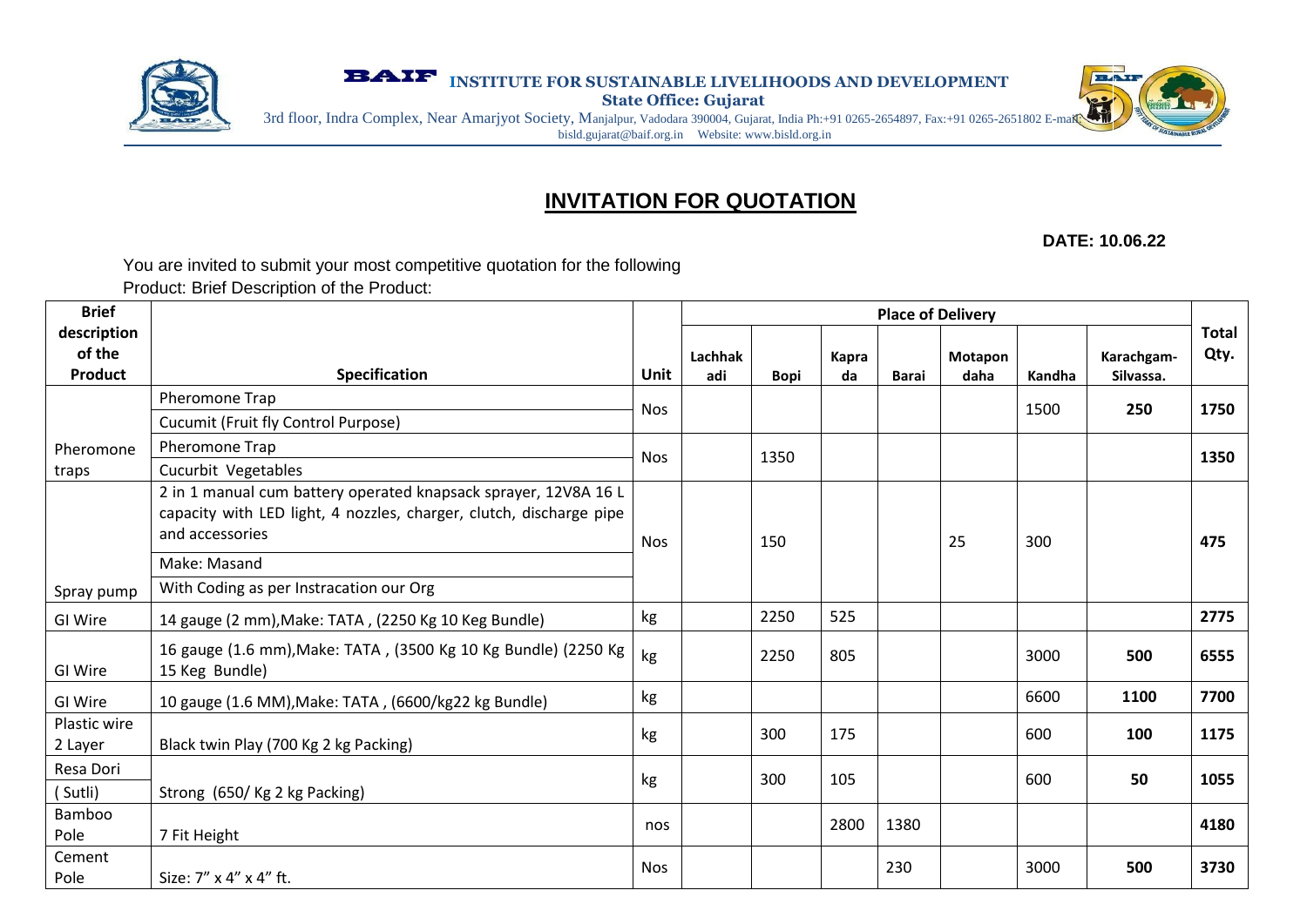

**EXAMPLE INSTITUTE FOR SUSTAINABLE LIVELIHOODS AND DEVELOPMENT** 

**State Office: Gujarat**



3rd floor, Indra Complex, Near Amarjyot Society, Manjalpur, Vadodara 390004, Gujarat, India Ph:+91 0265-2654897, Fax:+91 0265-2651802 E-mail: bisld.gujarat@baif.org.in Website: www.bisld.org.in

|                    | HP model15s-gr0012AU Screen Size15.6 Inches                               | Nos.       | $\mathbf{1}$ |  |  |     | 1   |
|--------------------|---------------------------------------------------------------------------|------------|--------------|--|--|-----|-----|
|                    | <b>Colour Silver Hard Disk Size TB</b>                                    |            |              |  |  |     |     |
|                    | CPU Model Ryzen 3 RAM Memory Installed Size8 GB                           |            |              |  |  |     |     |
|                    | Opera Ong System Windows 10 Hom.e                                         |            |              |  |  |     |     |
| <b>HP Laptop</b>   | 1 year Quick heal total security, wireless mouse & laptop Bag             |            |              |  |  |     |     |
| Desktop            | Monitor 19.5" Dell                                                        | <b>Nos</b> | $\mathbf{1}$ |  |  |     |     |
|                    | Dell vostro3681 I3 -10th Generation                                       |            |              |  |  |     |     |
|                    | 8GB 512 SSD Integrated Graphics                                           |            |              |  |  |     |     |
|                    | Windows 11+Micro soft office + 3 year                                     |            |              |  |  |     |     |
|                    | Warranty & Quick Heal, Keyboard & Mouse                                   |            |              |  |  |     |     |
|                    | <b>Conforming to FCO Norms</b>                                            | <b>Bag</b> |              |  |  |     |     |
|                    | N:1-1.5%, P2O5:1-1.5% & K20:1-1.5% by weight, Minimum (Total              |            |              |  |  |     |     |
|                    | nutrients N, P2O5 & K20 should not be less than 3%)                       |            |              |  |  |     |     |
|                    | Total organic carbon: 14% by weight, minimum                              |            |              |  |  |     |     |
|                    | C: N Ratio <20, & pH: 6.5 to 7.5                                          |            |              |  |  |     |     |
|                    | Moisture: 25% weight maximum & Bulk density (g/cm3) <1                    |            |              |  |  |     |     |
| Organic<br>Manures | Particle size: minimum 90% material should pass through 4mm<br>IS sieve   |            |              |  |  | 300 | 300 |
|                    | Conductivity: Not more than 4.0 dsm -1 & Pathogen: Nil                    |            |              |  |  |     |     |
|                    | Heavy metal (As2O3, Cd, Cr, Cu, Hg, Ni, Zn) content: within FCO<br>limits |            |              |  |  |     |     |
|                    | Material source: Plant biomass/ Animal biomass/ animal excreta            |            |              |  |  |     |     |
|                    | Color: Dark brown to Black                                                |            |              |  |  |     |     |
|                    | Odour: Absence of foul odour                                              |            |              |  |  |     |     |
|                    | Packing: 50                                                               |            |              |  |  |     |     |

#### **Description of the Product as above product**

**1.** Quoted Price:

- **a.** The Quotation shall be for valid up to **16.06.22** for the above described products.
- **b.** The bidder shall quote for goods / services in the format of quotation attached;
- **c.** All duties, taxes, F.O.R. and other levies payable by the bidder shall be included in the goods / services and shall stand final.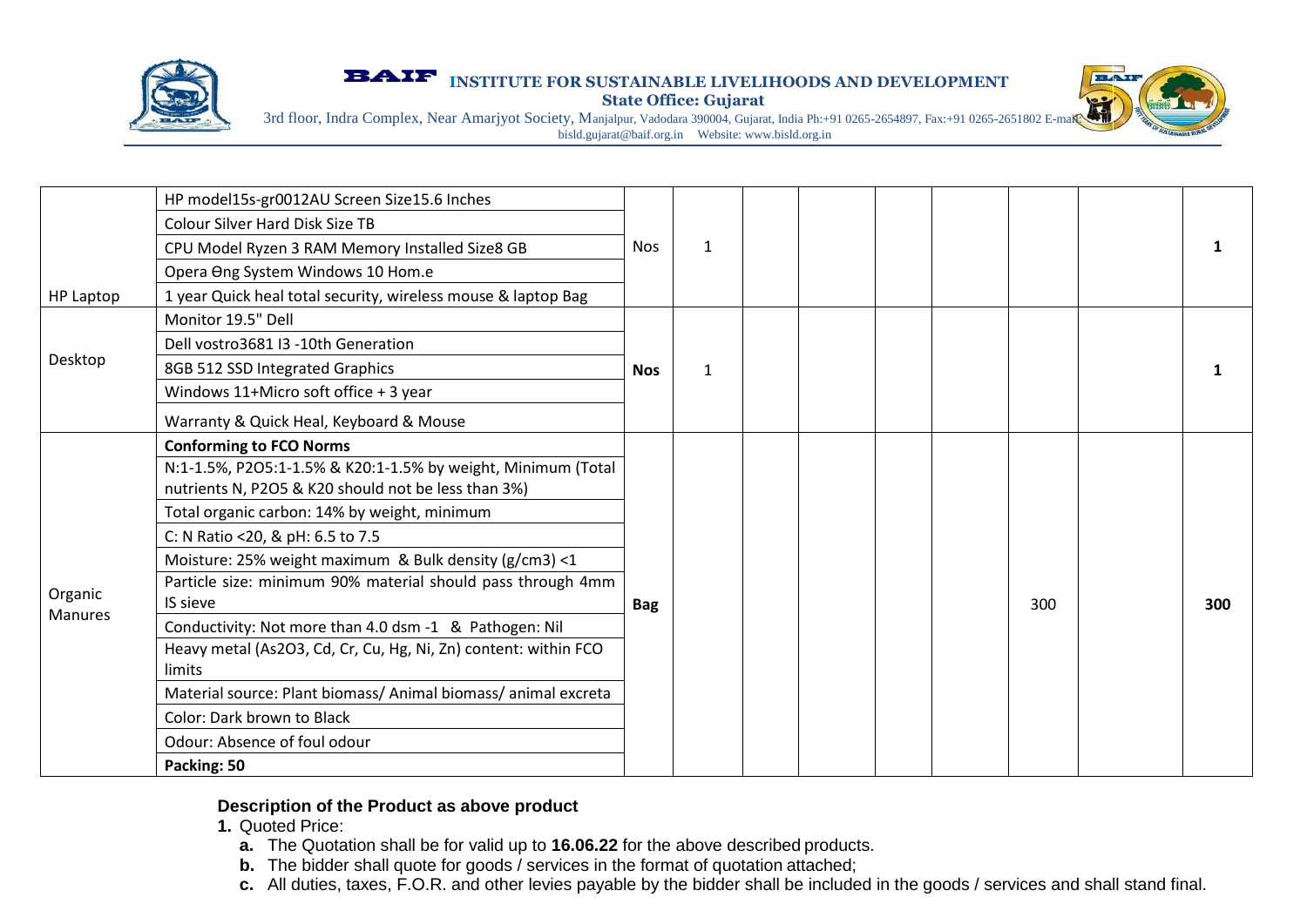

#### **EXAMPLE INSTITUTE FOR SUSTAINABLE LIVELIHOODS AND DEVELOPMENT State Office: Gujarat**



3rd floor, Indra Complex, Near Amarjyot Society, Manjalpur, Vadodara 390004, Gujarat, India Ph:+91 0265-2654897, Fax:+91 0265-2651802 E-mail: bisld.gujarat@baif.org.in Website: www.bisld.org.in

- **d.** The rates quoted for each goods / service shall be fixed for the duration of the quotation validity and shall not be subject to adjustment.
- **e.** Corrections if any shall be made by crossing out, initialing, dating and rewriting.
- **f.** The prices shall be quoted in Indian Rupees only
- **2.** Each bidder must submit only one quotation. Bidder shall not contact other bidders in matters relating to this Quotation

### **3. Validity of quotations**:

The quotation shall remain valid for up to **16/06/2022** after the deadline fixed for submission of quotations.

### **4. Evaluation of quotations**:

Purchaser will evaluate and compare the quotations determined to be substantially responsive

i.e. which are properly signed, and conform to the terms & conditions and specifications in the following manner.

- **a.** The evaluation will be done excluding the GST.
- **b.** The evaluation would be done for all the goods / services put together. The items for which no rates have been quoted would be treated as zero and the total amount would be computed accordingly. We will award the contract to the responsive bidder whose total cost for all the items put together is the lowest.
- **c.** Compare terms & conditions and specifications.

## **5. Award of contract:**

- **a.** Purchaser will award the contract to the bidder whose quotation has been determined to be substantially responsive and who has offered the lowest price as per Para 4(b) above.
- **b.** Purchaser prior to the expiration of the quotation validity period will notify the bidder whose quotation is accepted of the award of contract. The terms of the accepted offer shall be incorporated in the Purchase Order or Work Order.
- **c.** Notwithstanding the above, purchaser reserves the right to accept or reject any quotations and to cancel the bidding process and reject all quotations at any time prior to the award of the contract.
- **6.** Payment shall be made immediately within 10 days after delivery of goods/services.
- **7.** Normal commercial guarantee / warranty shall be applicable to the supplied goods/ services.

## **8. Submission of quotations:**

Please send your quotation by email on **procurement.sg@baif.org.in** Please mention quotation

- for **"as per above product"** in the subject of mail. (Quotation should be scan and duly stamped on letterhead of firm.)
	- Last date of Submission is **16/06/2022**
	- Address of Quotation Hard Copy of Quotation to be Submit at blow Address: **BAIF Institute for Sustainable Livelihoods and Development, "BAIF- Vrindavan Campus", at. Lachhakadi, PO. Gangpur, Tal. Vansda, Dist. Navsari - 396580, Gujarat**

We look forward to receiving your quotations. Yours Sincerely,

U.B. Dyasa

**V. B. Dyasa Regional Director BISLD, West Region**